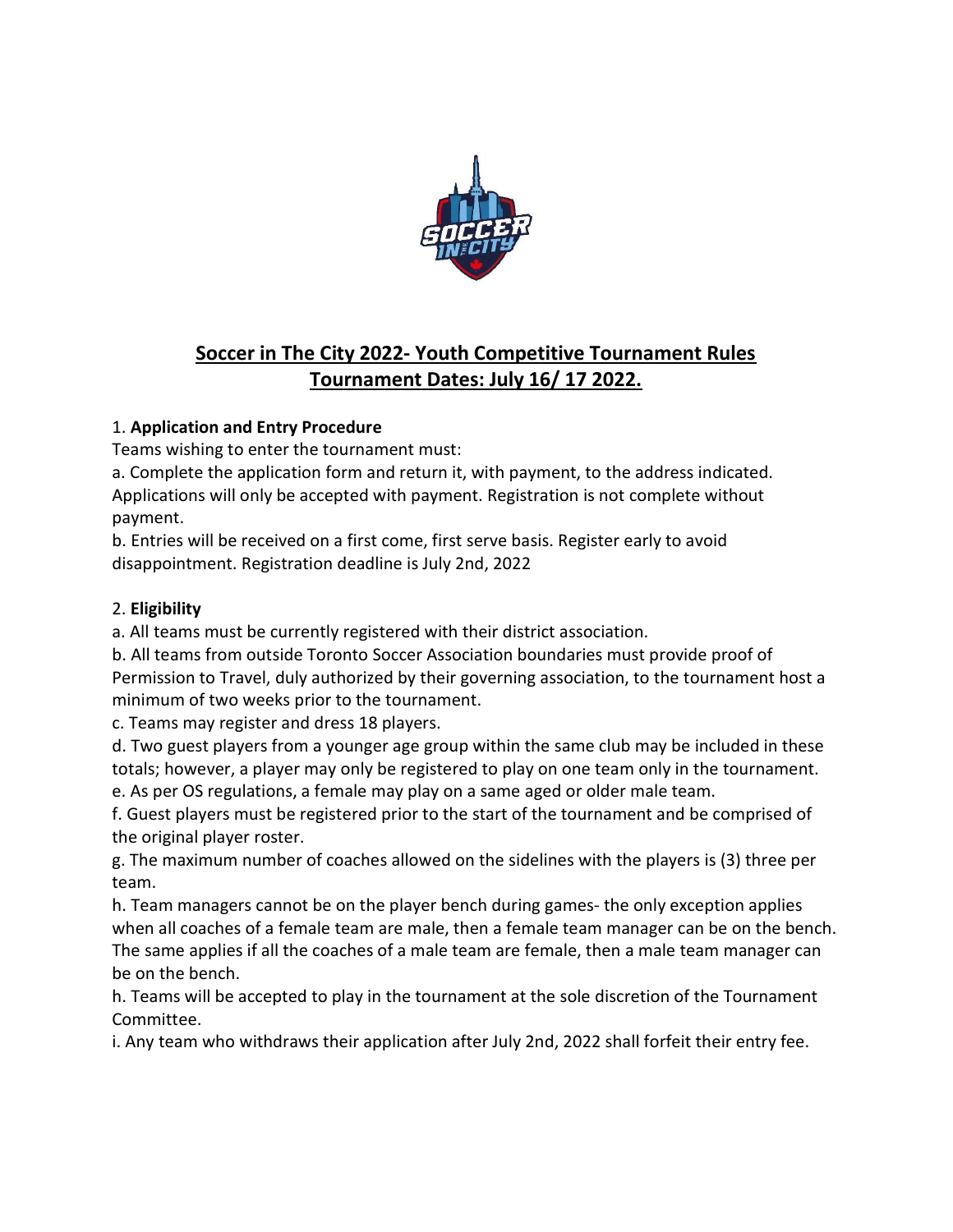#### 3. Age and Divisions

a. This tournament is open to teams in the age groups listed below:

- Under 13 Boys or Girls (born 2009) - Competitive

- Under 14 Boys or Girls (born 2008) - Competitive

- Under 15 Boys or Girls (born 2007) - Competitive

- Under 16 Boys or Girls (born 2006) - Competitive

- Under 17/18 Boys or Girls (born 2005/2004) - Competitive

b. All divisions are open to competitive teams only. All other team types (All Star Tournament recreational all star, select) should register for our All Star Recreational Tournament August 13/ 14 2022.

#### 4. OS Coach and Player Books

a. All coaches and players must carry OS player books/cards

b. Books and roster will be presented to the tournament registrar prior to the team's first game.

o Either by emailing agould@torontosoccer.net 1 week in advance of the tournament or 1 hr prior to the first game

o If emailing, please ensure all required documentation is included in the email

c. Books must be available for the duration of the tournament.

d. Player books may be requested by tournament committee prior to the start of any game.

e. Presentation of player books will be checked prior to start of the semi final & final games.

#### 5. Player Uniform and Equipment

a. Teams must wear a uniform depicting the logo and colours of their parent club.

b. Players must wear numbers on the back of their shirts.

c. Each player on a team shall have a different number and this number shall coincide with the player name and number as shown on the game sheet.

d. If team colors clash, the referee will require the home team to change colors.

e. The home team is the first team listed on the schedule.

f. Any team that does not observe the color change or shirt requirements of this rule may forfeit the game at the discretion of the Tournament Committee.

g. Shin guards are mandatory.

g. The home team is responsible for the presentation of two game balls (size 5) to the referee prior to each game.

h. Game balls must be approved by the referee at the start of the game, and may only be changed at the referee's discretion.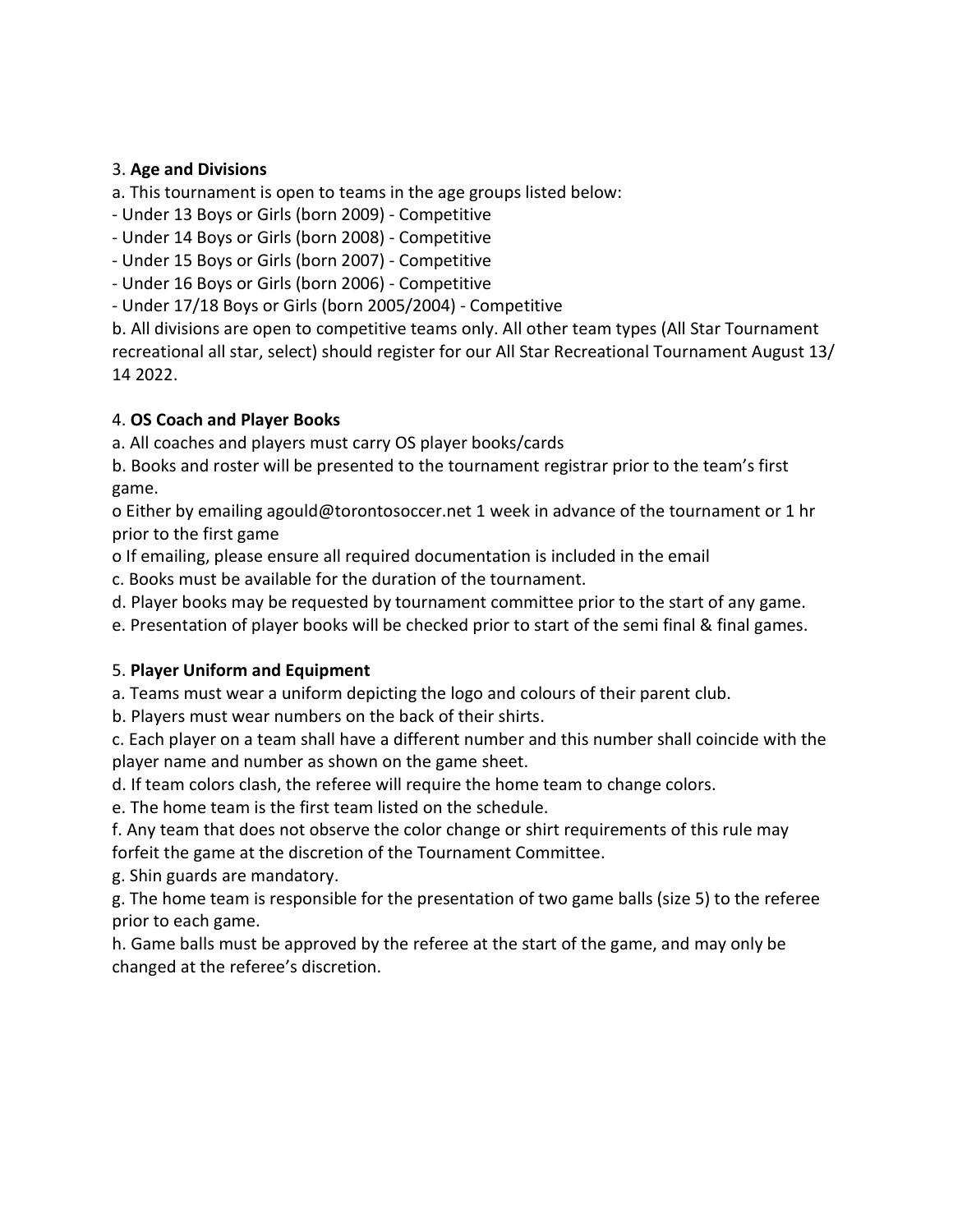#### 6. Substitutions

a. There is no limit to the number of player substitutions during a game, but substitutions can only be made during

the following stoppages in play, and only with the referee's permission:

- After a goal is scored by either team

- At any goal kick

- At the beginning of the first and second half, prior to kick off

- In replacement of an injured player (for the injured player only)

- At your own throw in (but will be allowed to piggy back)

b. The reciprocation rule is in effect. If a team elects to sub on their own throw in, the other team may then make changes as well.

c. No substitution will be allowed for a player ordered from the field by the referee because of misconduct.

d. Goalkeepers may only be substituted if injured and unable to continue, or at half-time.

#### 7. Game Sheets and Referee Reports

a. Game sheets must be completed and presented to the referee prior to kick off of each game. b. Game sheets will be completed and signed by referees and all reports submitted to

tournament headquarters by the referee as soon as possible after the completion of the game. c. Team officials are responsible for the behavior of their respective spectators as it relates to team conduct.

#### 8. Discipline

a. A team player accumulating 2 CAUTIONS (YELLOW) during the tournament or a player who is RED CARDED, AUTOMATICALLY SITS OUT THE NEXT GAME, unless appealed to the tournament discipline committee.

Further suspensions may be levied in the case of ejection, subject to the nature of the ejection, at the tournament discipline committee's discretion.

b. A team official ordered from the field for misconduct is AUTOMATICALLY SUSPENDED FOR THE DURATION OF THE TOURNAMENT, unless appealed to the tournament discipline committee.

c. Appeal and Protest Procedure: The player and team official must appear in front of the tournament (discipline) committee located at tournament headquarters, within one hour following the game in which the automatic suspension or incident being protested occurred, with the following:

- A letter of appeal or protest from either the player or team official involved explaining why an appeal or protest should be considered, and

- A \$100.00 cash fee.

d. If the appeal or protest is successful, payment is refunded.

e. All discipline reports will be forwarded to the District Association from which the accused is registered.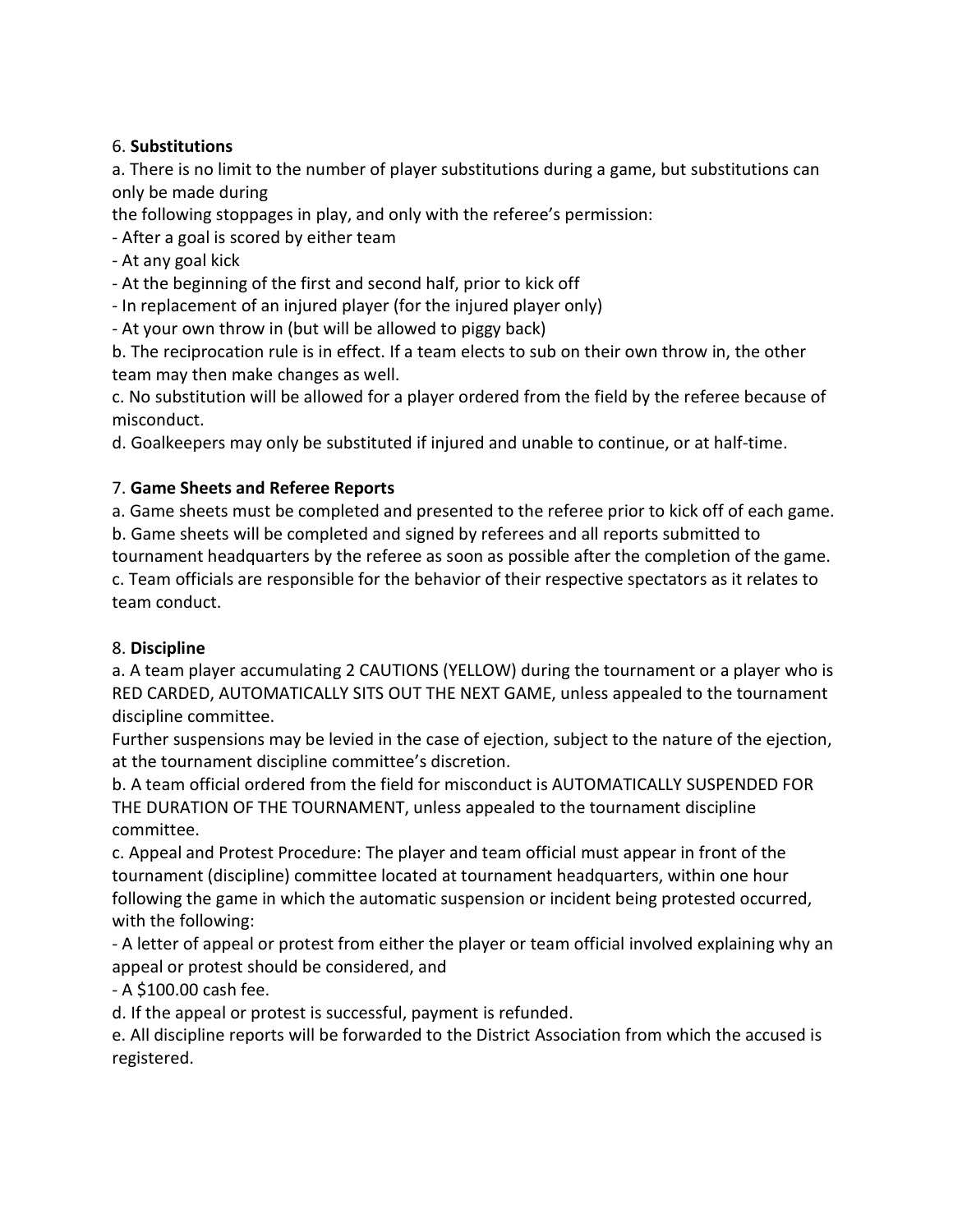f. In the case of referee assault, the accused is immediately suspended for the remainder of the tournament and all soccer, until the case is disposed of by the District Association from which the accused is registered.

g. Absolutely no abuse (physical, verbal, mental or otherwise) towards the referees will be tolerated.

h. No protests will be considered regarding referee decisions or interpretations of rules of the game.

i. All decisions of the protest or discipline committee will be final and binding. There will be no further appeal.

j. Team officials are responsible for the behavior of their respective spectators as it relates to team conduct.

k. Tournament officials reserve the right to remove any spectator found to be engaging in unsavoury, abusive or aggressive behaviour.

### 9. Duration of Games

a. The following competitions shall not exceed the permitted time limit per day:

- Under-13 and Under-14 not to exceed 150 minutes per day

- Under-15 and older not to exceed 180 minutes per day

b. There must be a minimum of one hour between each game played by any team.

c. All games will consist of 2 x 25 min halves. No injury time will be played due to the constraints of the schedule.

e. There will be a five minute half time in all games.

# 10. Extraordinary Weather

a. In the event of severe weather (i.e. continuous heavy rain, lightning, excessive heat) or poor field conditions, the tournament committee have the authority to change the duration of games or any other function of the tournament, including such things as the following:

- Relocate and/or reschedule any game,

- Cancel any game in the preliminary round that has no bearing in deciding group winners or playoff qualifiers,

- To consider a game complete if the first half has been played when the game was terminated by the referee.

b. Unless otherwise advised by the tournament committee, teams must appear at the scheduled location on time.

c. At the weather related stoppage of a game, teams must remain in a safe location near the field of play (i.e. parking lot) until advised by the referee that they may leave.

# 11. Tie Breaking and Overtime

a. Ties stand in round robin games.

b. In playoff or final games, if the score is tied at the end of the second half, the winner of the game will be determined by kicks from the penalty mark.

Penalties shall follow the rules below:

i. The referee will decide which goal will be used for the penalties. A coin toss will take place to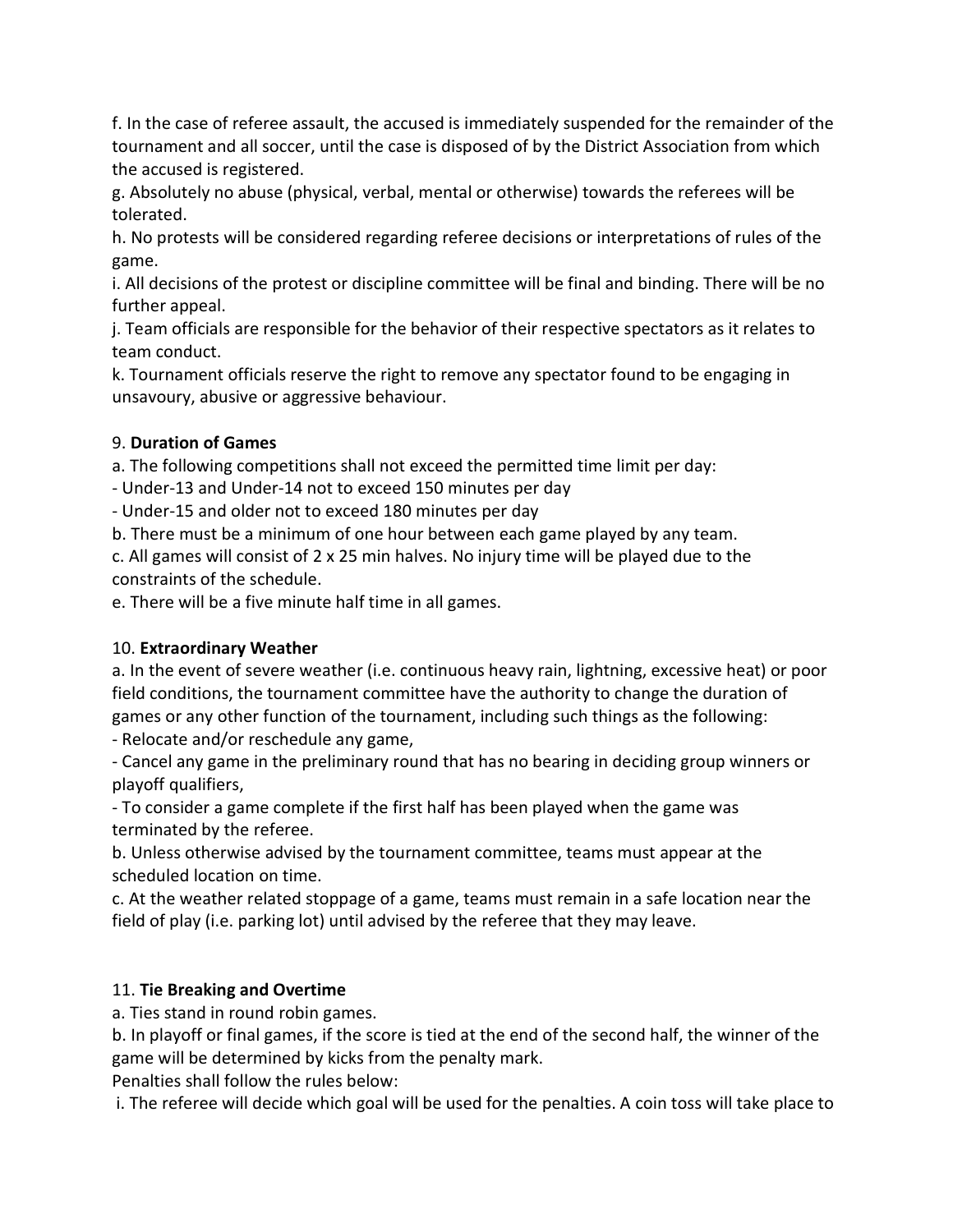determine the order of penalties. The winner of the coin toss will choose whether to shoot first or second.

b. Only players on at the conclusion of the game will be permitted to participate in penalty kicks.

c. The coach must clearly identify, to the referee, 5 different players to take penalty kicks. Once identified, the coach may not change the kickers or their order.

d. After 5 kicks per team, should the game not be decided, the process will move to sudden death during which time a new penalty taker from each team must shoot. A player is only eligible to shoot for a second time if all other players on their team (inc. goalkeeper) have taken a penalty.

# 12. Scheduling and Format

a. Scheduling is the responsibility of the tournament committee. Format of each division may vary to accommodate the size of the group so as to maximize and promote participation. b. Referees and assistant referees (where appropriate) will be assigned to games by the tournament committee.

c. Each team is guaranteed 3 games.

d. Teams within a 45 minute drive to Eglinton Flats Soccer complex may be required to play Friday evening games.

# 13. Determination of Group Winners

a. Each team will be awarded:

- 3 points for a win
- 1 point for a tie

- 0 points for a loss

b. In the event of teams being tied for standings, the following will be used to determine standings:

c. Winner of the game between the two tied teams (2 way tie only)

d. Goal difference (Goals for minus goals against)

e. Least goals against

f. Least number of yellow and red cards- promotes fair play.

g. A coin toss conducted by the Tournament organizer on behalf of the teams.

# 14. Failure to Show and Abandoned Games

a. A team will be allowed 5 minutes grace from the scheduled kick off time, before it is considered to have failed to show the referee will make the call.

b. A grace period is only allowed if fewer than 7 players are present.

c. If a team fails to show, the offending team will forfeit the game by a score of 3-0.

d. The tournament discipline committee will make a decision if both teams fail to show.

e. Any team that forfeits during a game, or any team that causes the abandonment of a game (player, coach or spectator behaviour) will forfeit the game by a score of 3-0 and may, at the discretion of the Tournament Discipline Committee, be ejected from the remainder of the tournament. No appeal of this decision will be permitted.